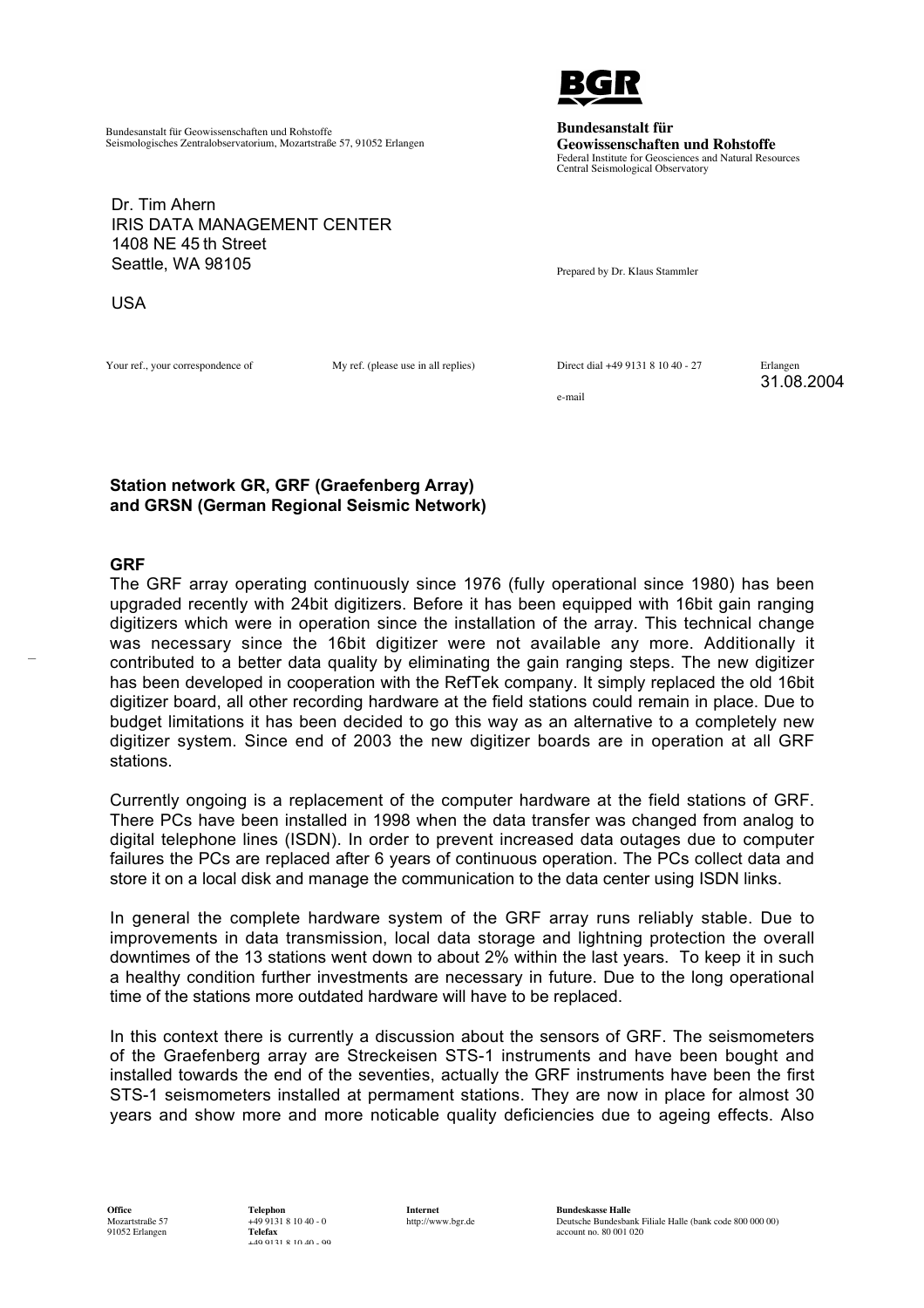maintenance efforts are relatively high when compared to a modern broadband instrument like the STS-2. For this reason it is considered to replace the existings sensors by STS-2 instruments. The main problem, of course, is the allocation of budgets for the procurement of 15 broadband seismometers. A successful solution of this financial problem would secure the operation of the GRF stations for many more years and upgrade the acquisition system to a full 3-component array.

The data of the GRF array go into the archive as soon as they are available at the SZGRF. Currently this is done with a delay of up to 90min. It is planned to implement a seedlink plugin for a standardized access to near real time data also at GRF. The data of the reference station GRA1 are copied to the IRIS DMC every day.

## **GRSN**

The 12 original GRSN stations from 1991 and 1993 defined a standard for the installation of broadband stations in Germany. A number of new stations was installed since that time from different authorities. Most of them tried to keep as close as possible to the GRSN standard even though budgeting and purpose of installation may have been very different from that of the first 12 stations. Of course, the progress in computer and communication technology has lead to changes in some details. For example the local backup archiving on CD recordables became less important with the availability of high-capacity data transmission in near real time. So currently the typical setup of a GRSN-like station is an STS-2 seismometer with a digitizer (Quanterra, EarthData or others) connected to a Linux-PC running Seiscomp software to store data locally in MiniSEED format. Where possible an online data connection via seedlink to data centers are implemented, the other stations transmit data once a day using ftp connections. About half of the stations still make a local backup of the data streams onto CD recordables. The data are available at the data center in Erlangen as soon as they arrive. The total number of stations contributing to the GRSN data archive is currently 19. The current list of stations of the GRSN is as follows:

| lat     | lon.    | data delay        | comment                            |
|---------|---------|-------------------|------------------------------------|
| 48.3301 | 8.3296  | online (seedlink) |                                    |
| 50.8732 | 13.9428 | 1 day             |                                    |
| 53.9353 | 10.3169 | 15 min (seedlink) |                                    |
| 51.4406 | 7.2693  | 1 day             |                                    |
| 51.3077 | 13.0026 | 1 day             |                                    |
| 51.8416 | 10.3724 | 1 day             |                                    |
| 48.1629 | 11.2752 | online (seedlink) |                                    |
| 48.8451 | 13.7016 | 1 day             |                                    |
| 49.6909 | 11.2203 | online (seedlink) | shared with IRIS/USGS (IU) network |
| 54.1847 | 7.8839  | 15 min (seedlink) | shared with GEOFON (GE) network    |
| 52.3072 | 7.7566  | online (seedlink) | shared with GEOFON (GE) network    |
| 50.6447 | 11.6156 | online (seedlink) |                                    |
| 52.4943 | 10.1073 | 1 day             |                                    |
| 54.5477 | 13.3214 | 15 min (seedlink) | shared with GEOFON (GE) network    |
| 52.4759 | 13.7800 | 15 min (seedlink) | shared with GEOFON (GE) network    |
| 48.7708 | 9.1933  | online (seedlink) | shared with GEOFON (GE) network    |
| 50.2225 | 8.4473  | 15 min (seedlink) |                                    |
| 50.8188 | 10.0010 | 1 day             |                                    |
| 49.1440 | 12.8782 | online (seedlink) |                                    |
|         |         |                   |                                    |